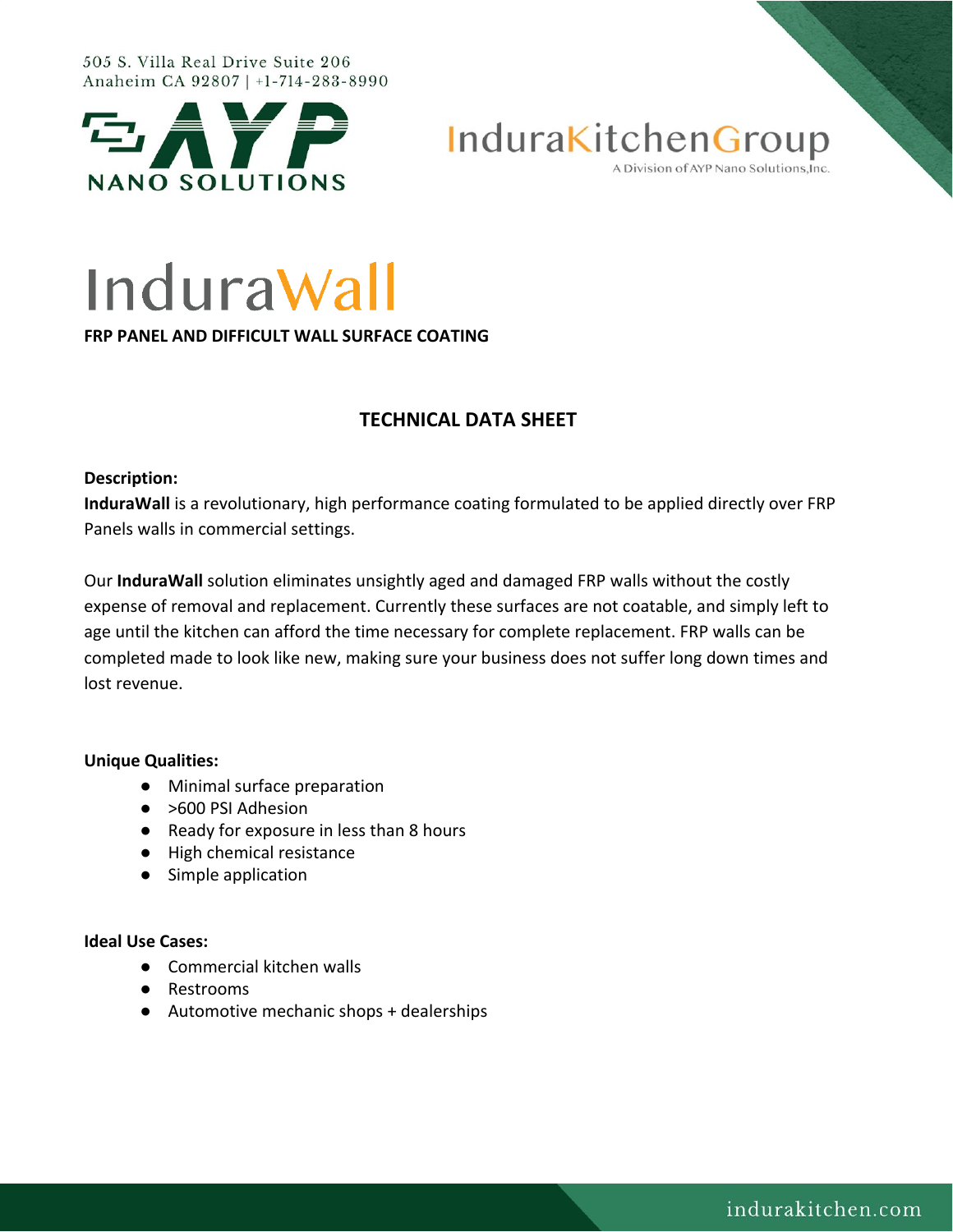#### 505 S. Villa Real Drive Suite 206 Anaheim CA 92807 | +1-714-283-8990





#### A Division of AYP Nano Solutions, Inc.

#### **Surface Preparation:**

- Vacuum or sweep for dry particulates
- Cleanse surface of excess oil and grime with soap and water
- No grinding, pressure washing, or acid etching required

#### **Application:**

- Product temperature must have been kept between 55<sup>°</sup>F-86<sup>°</sup>F (13<sup>°</sup>C 30<sup>°</sup>C) for 24 hours preceding application.
- Surface and ambient temperature must be between  $55^{\circ}$ F -86 $^{\circ}$ F (13 $^{\circ}$ C 30 $^{\circ}$ C).
- Thoroughly mix each part individually before mixing product to apply.
- Pour parts A and B into mixing vessel (bucket or other non-porous container). Ratio is 1 part A to 1 part B.
- Mix parts A and B for 2-3 minutes.
- Pour contents out onto surface immediately (if left in pail it will cure too quickly to apply).
- Squeegee to coat surface and obtain film thickness of 100-150µm
- Backroll with paint roller
- Approximate work time: 30 minutes
- Dries to walk in 6 hours
- Product is at maximum strength in 30 days.
- Clean up with solvents such as xylene, MEK, or acetone

### **Chemical Resistance:**

Common chemicals that **InduraWall** is resistant to:

- Acetic Acid 20%
- Bleach
- Citric Acid
- Diesel Fuel/Gasoline
- Sodium Hydroxide 50%
- Sodium Hypochlorite 10%
- Sulfuric Acid 98%
- Toluene
- Urine